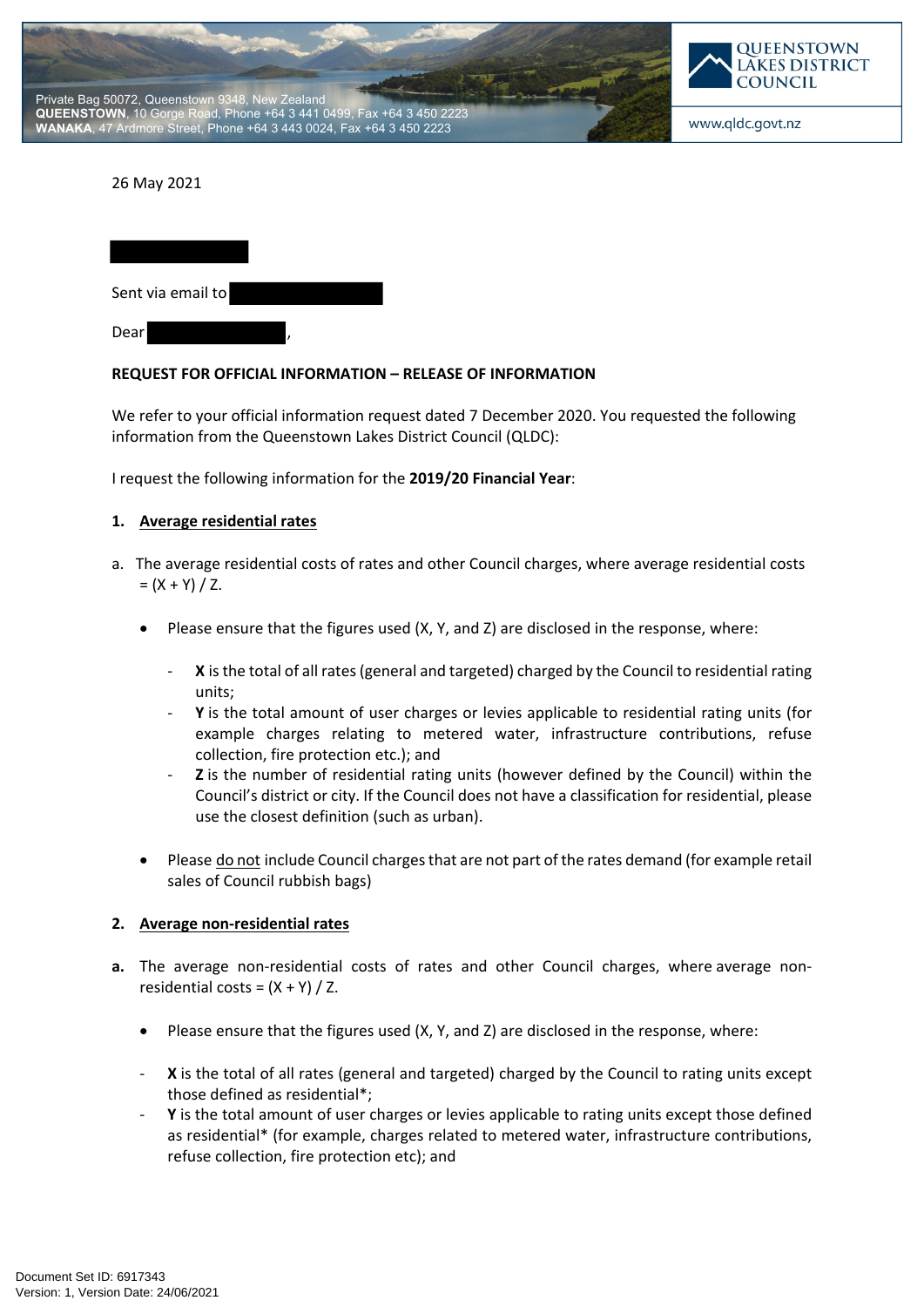- Z is the number of rating units except those defined as residential\* (however defined by the Council) within the Council's district or city. If the Council does not have a classification for non-residential, please use the closest definition (such as commercial).
- Please do not include Council charges that are not part of the rates demand (for example, retail sales of Council rubbish bags).

**Please ensure that this definition matches that used to calculate average residential rates so that the respective X values of both requests add up to total rates income for the 2019/2020 Financial Year.**

## **3. Personnel**

- 1. The total number of staff dismissed due to poor performance.
	- None
- 2. If applicable, the FTE number of staff employed by council-controlled organisations
	- $66$
- 3. The total number of staff including those employed by council-controlled organisations receiving remuneration in excess of \$100,000.
	- $125$
- 4. The total number of staff including those employed by council-controlled organisations receiving remuneration in excess of \$200,000.
	- $\bullet$  13

### **4. Audit and Risk Oversight**

- 1. How many members are on the Council's Audit and Risk Committee (or equivalent)?
	- $5$
- 2. Does the Council have independent members on the Committee?
	- Yes, there are 3 independent members on the Committee
- 3. Is the Chair of the Committee an independent member?
	- No
- 4. Does the Council have a lawyer (with a current practising certificate) on the Committee?
	- There are no lawyers on the A,F&R Committee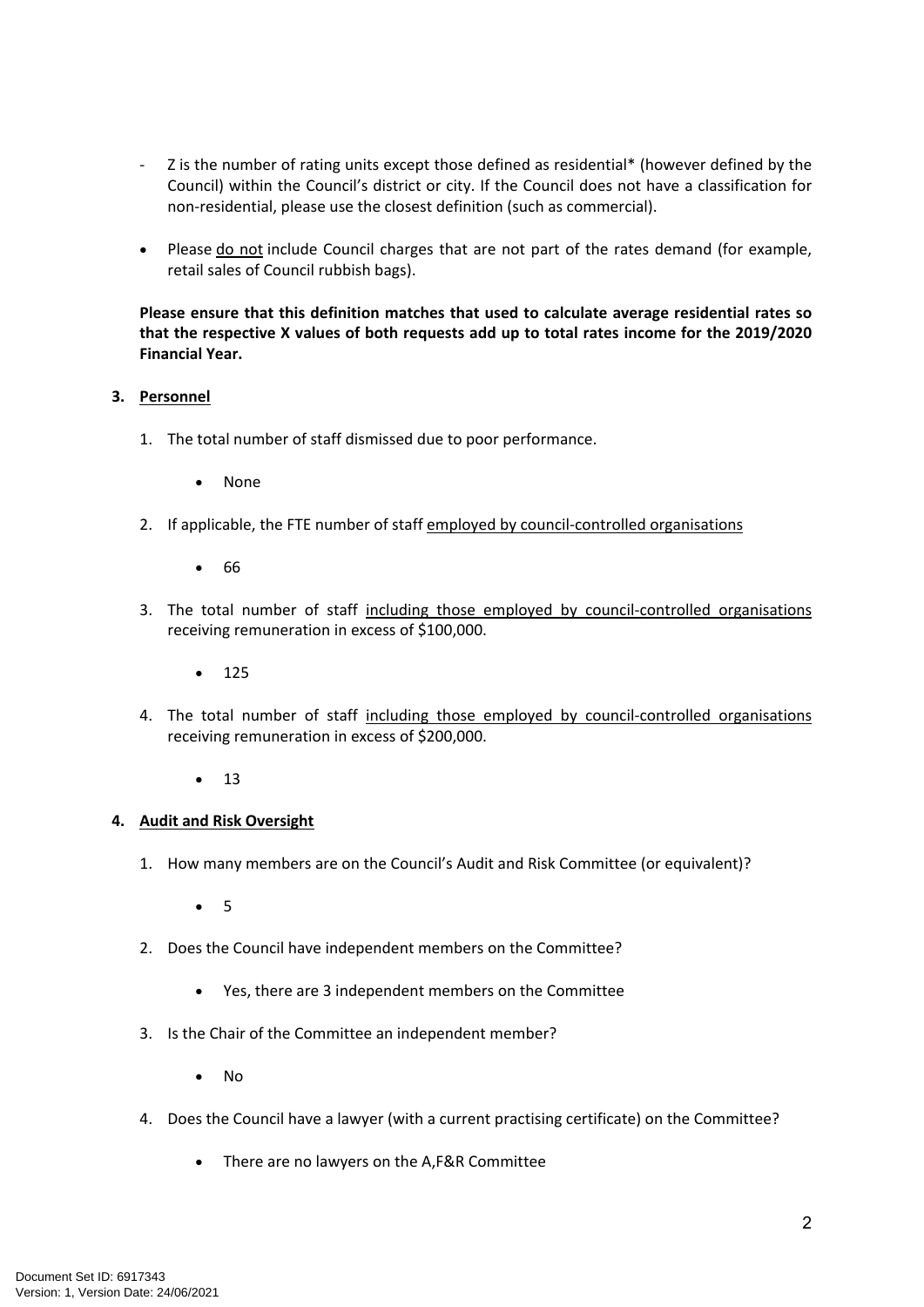- 5. Does the Council have an accountant (with a current practising certificate) on the Committee?
	- Yes
- 6. Does the Council have a code of conduct requiring political neutrality from Council staff?
	- Yes, Council has a Code of Conduct, you can view it under "Policies > Elected Members and Elections > Code of Conduct"

# **5. Payments to third parties**

- 1. The total payments made by the Council (or any council-controlled organisation) to any Chamber of Commerce, including GST.
	- $\bullet$  \$25,211.00
- 2. The total payments made by the Council (or any council-controlled organisation) to Local Government New Zealand (LGNZ), including GST.
	- $\bullet$  \$64,500.04
- 3. The total payments made by the Council (or any council-controlled organisation) to the New Zealand Society of Local Government Managers (SOLGM), including GST.
	- $\bullet$  \$43,873.82

# **QLDC response**

Please see the below table covering the response for Q1 and Q2: